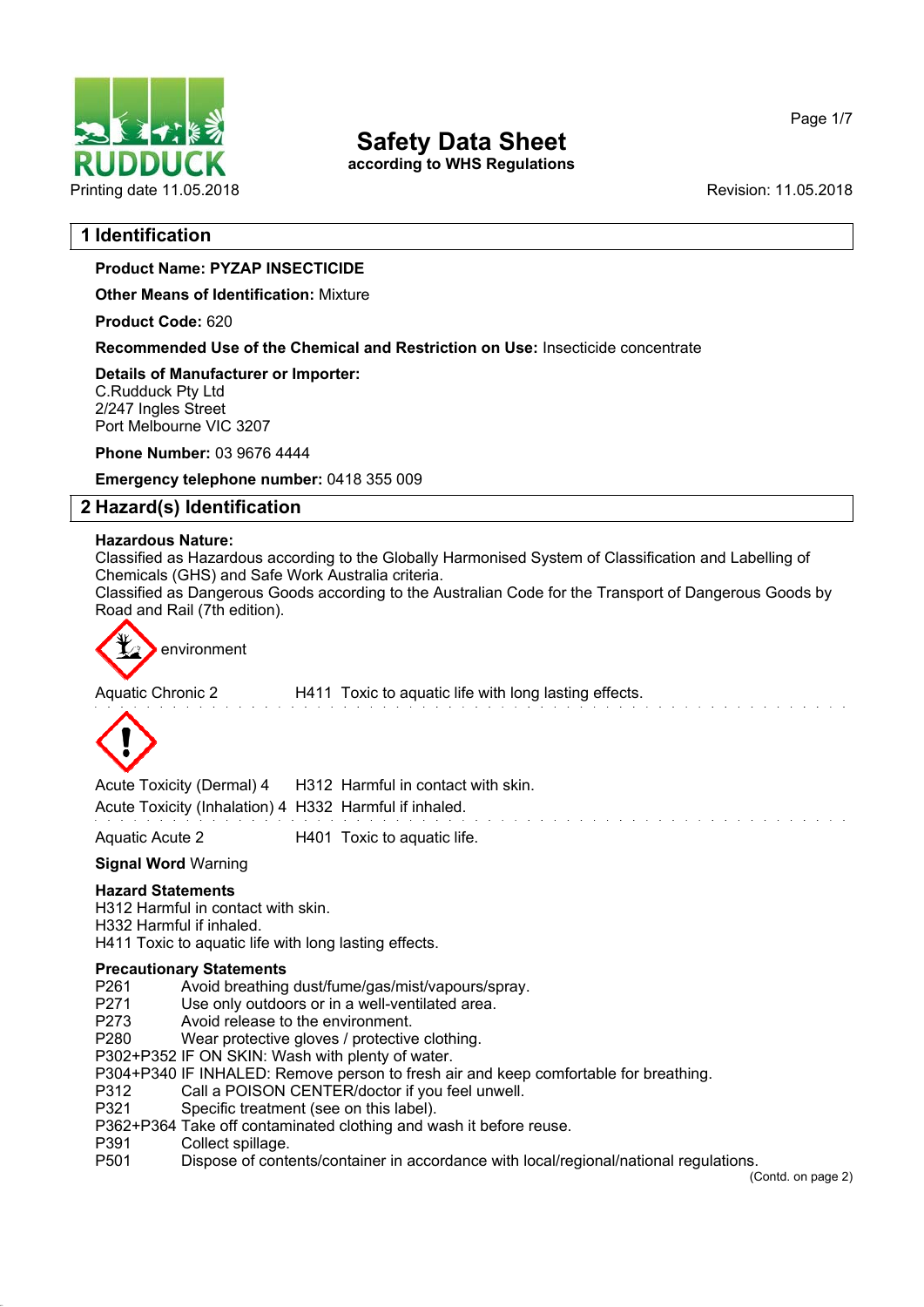## Page 2/7

# **Safety Data Sheet**

**according to WHS Regulations**

Printing date 11.05.2018 **Revision: 11.05.2018** Revision: 11.05.2018

# **Product Name: PYZAP INSECTICIDE**

(Contd. of page 1)

# **3 Composition and Information on Ingredients**

## **Chemical Characterization: Mixtures**

**Description:** Mixture of substances listed below with nonhazardous additions.

### **Hazardous Components:**

| <b>Hazardous Ooniponents.</b> |                                                                                                                                                               |     |  |
|-------------------------------|---------------------------------------------------------------------------------------------------------------------------------------------------------------|-----|--|
| CAS: 51-03-6                  | Piperonyl butoxide                                                                                                                                            | 16% |  |
|                               | Aquatic Acute 1, H400; Aquatic Chronic 1, H410; Flammable Liquids 4, H227                                                                                     |     |  |
|                               | CAS: 8003-34-7 Pyrethrins and Pyrethroids                                                                                                                     | 4%  |  |
|                               | Acute Toxicity (Oral) 3, H301; Acute Toxicity (Dermal) 3, H311; Aquatic Acute 1, H400; Aquatic Chronic 1, H410; $\bullet$ Acute Toxicity (Inhalation) 4, H332 |     |  |
|                               |                                                                                                                                                               |     |  |

# **4 First Aid Measures**

#### **Inhalation:**

If inhaled, remove to fresh air. If not breathing, give artificial respiration. If breathing is difficult, give oxygen. Seek medical attention if breathing problems develop.

#### **Skin Contact:**

In case of skin contact, immediately remove contaminated clothing and wash affected areas with water and soap. Seek medical attention if symptoms occur.

#### **Eye Contact:**

In case of eye contact, rinse cautiously with water for several minutes. Remove contact lenses, if present and easy to do. Continue rinsing. Seek medical attention.

#### **Ingestion:**

If swallowed, do not induce vomiting. If vomiting occurs spontaneously, keep head below hips to prevent aspiration. Do not give anything by mouth to an unconscious person. Seek immediate medical attention.

#### **Symptoms Caused by Exposure:**

Inhalation: Harmful if inhaled. May cause respiratory irritation.

Skin Contact: Harmful in contact with skin. May cause slight skin irritation.

Eye Contact: May cause slight eye irritation.

Ingestion: May cause irritation of mouth and throat, abdominal pain, dizziness, headache and nausea.

# **5 Fire Fighting Measures**

#### **Suitable Extinguishing Media:**

Water fog, foam, dry chemical or carbon dioxide. DO NOT use water jets as they may spread the fire.

#### **Specific Hazards Arising from the Chemical:**

Hazardous combustion products include toxic and irritating fumes. Product is combustible. Containers close to fire should be removed if safe to do so. Use water spray to cool fire exposed containers.

## **Special Protective Equipment and Precautions for Fire Fighters:**

When fighting a major fire wear self-contained breathing apparatus and protective equipment.

# **6 Accidental Release Measures**

#### **Personal Precautions, Protective Equipment and Emergency Procedures:**

Wear approved self-contained breathing apparatus and full protective clothing. Evacuate all non-essential personnel from affected area. Do not breathe vapours. Ensure adequate ventilation. Extinguish all sources of ignition. Avoid sparks and open flames. No smoking.

#### **Environmental Precautions:**

In the event of a major spill, prevent spillage from entering drains or water courses.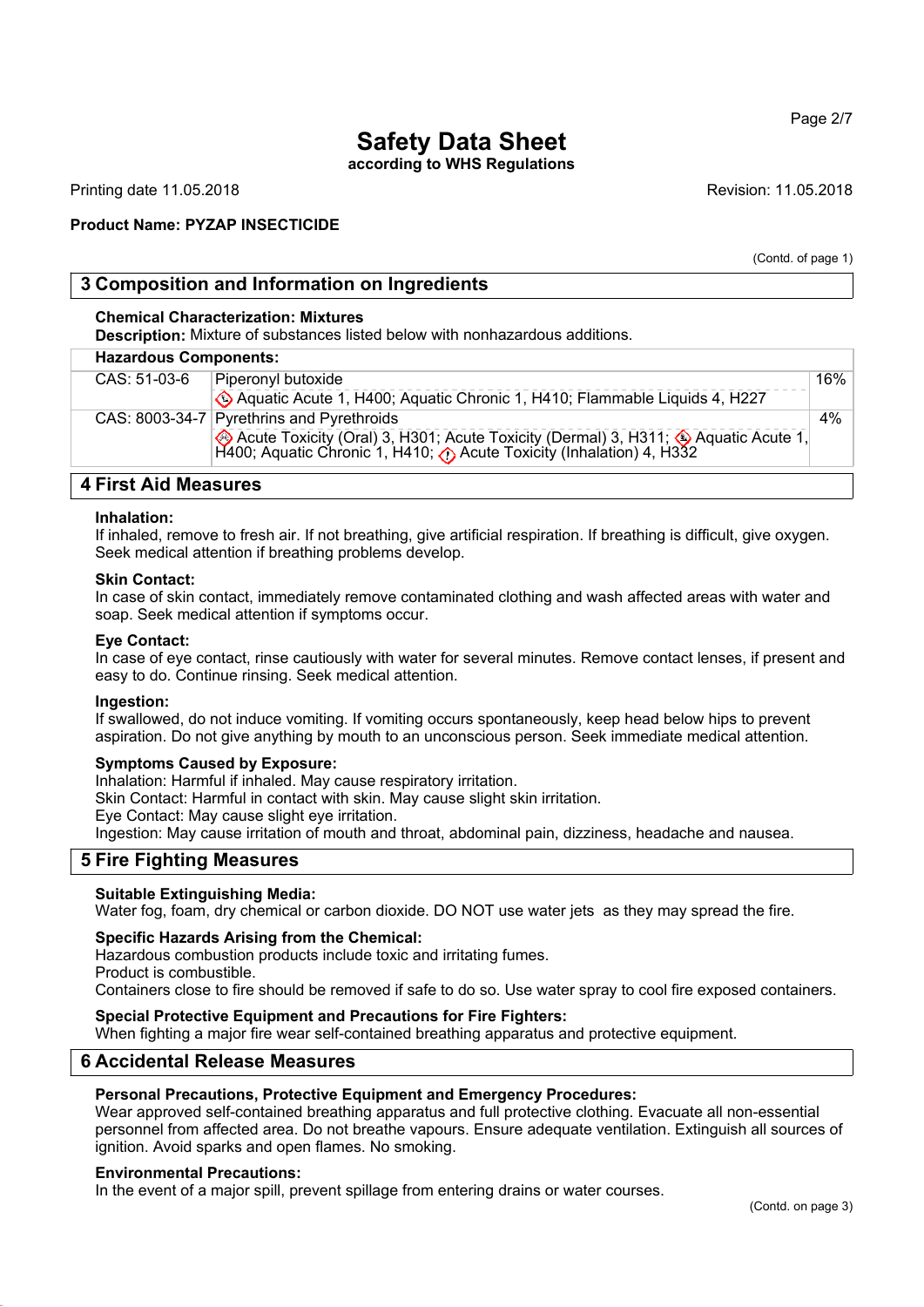**according to WHS Regulations**

Printing date 11.05.2018 **Revision: 11.05.2018** Revision: 11.05.2018

### **Product Name: PYZAP INSECTICIDE**

(Contd. of page 2)

#### **Methods and Materials for Containment and Cleaning Up:**

Stop leak if safe to do so and absorb spill with sand, earth, vermiculite or some other absorbent material. Collect the spilled material and place into a sealable, heavy duty plastic container for disposal. Wash area thoroughly with water and detergent, preventing runoff from entering drains.

## **7 Handling and Storage**

#### **Precautions for Safe Handling:**

Use of safe work practices are recommended to avoid eye or skin contact and inhalation of vapours. Food, beverages and tobacco products should not be stored or consumed where this material is in use. Always wash hands before smoking, eating, drinking or using the toilet. Wash contaminated clothing and other protective equipment before storage or re-use. Provide eyewash fountains and safety showers in close proximity to points of potential exposure.

#### **Conditions for Safe Storage:**

Store in a cool, dry and well ventilated area. Keep container tightly closed. Protect from direct sunlight, heat, sparks, open flames, hot surfaces and frost. Keep away from strong oxidising agents.

# **8 Exposure Controls and Personal Protection**

#### **Exposure Standards:**

#### **CAS: 8003-34-7 Pyrethrins and Pyrethroids**

WES TWA: 5 mg/m<sup>3</sup>

Sen

#### **Engineering Controls:**

Maintain air concentration below occupational exposure standards, providing adequate ventilation. Use explosion-proof ventilating equipment.

#### **Respiratory Protection:**

Respiratory protection is not necessary if the ventilation is adequate. Avoid working in and breathing spray mist.

Use an approved vapour respirator under conditions where exposure to the substance is apparent (e.g. generation of high concentrations of mist or vapour, inadequate ventilation, development of respiratory tract irritation) and engineering controls are not feasible. See Australian Standards AS/NZS 1715 and 1716 for more information.

#### **Skin Protection:**

Impermeable gloves. See Australian/New Zealand Standard AS/NZS 2161 for more information. When selecting gloves for use against certain chemicals, the degradation resistance, permeation rate and permeation breakthrough time should be considered.

Occupational protective clothing (depending on conditions in which it has to be used, in particular as regards the period for which it is worn, which shall be determined on the basis of the seriousness of the risk, the frequency of exposure to the risk, the characteristics of the workstation of each worker and the performance of the protective clothing). See Australian/New Zealand Standard AS/NZS 4501 for more information.

#### **Eye and Face Protection:**

Eye and face protectors for protection against splashing materials or liquids. See Australian/New Zealand Standard AS/NZS 1337 for more information.

## **9 Physical and Chemical Properties**

**Appearance: Form:** Liquid **Colour: Odour:** Characteristic

**Odour Threshold:** No information available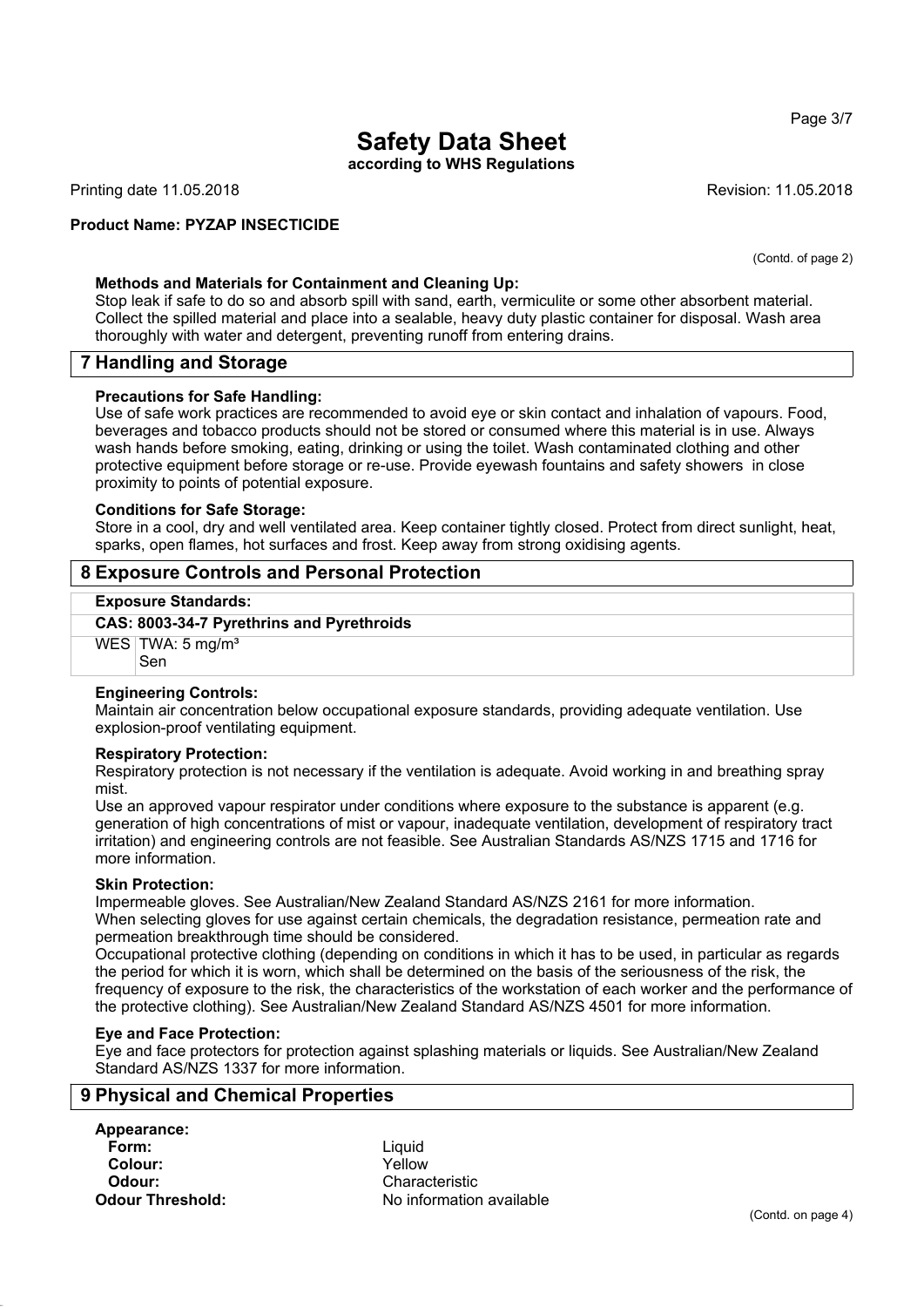# **Safety Data Sheet according to WHS Regulations**

Printing date 11.05.2018 **Printing date 11.05.2018** 

### **Product Name: PYZAP INSECTICIDE**

| pH-Value:<br><b>Melting point/freezing point:</b><br><b>Initial Boiling Point/Boiling Range:</b><br><b>Flash Point:</b><br><b>Flammability:</b><br><b>Auto-ignition Temperature:</b> | No information available<br>No information available<br>No information available<br>>61 °C<br>Combustible liquid<br>No information available |
|--------------------------------------------------------------------------------------------------------------------------------------------------------------------------------------|----------------------------------------------------------------------------------------------------------------------------------------------|
| <b>Decomposition Temperature:</b>                                                                                                                                                    | No information available                                                                                                                     |
| <b>Explosion Limits:</b>                                                                                                                                                             |                                                                                                                                              |
| Lower:                                                                                                                                                                               | No information available                                                                                                                     |
| Upper:                                                                                                                                                                               | No information available                                                                                                                     |
| <b>Vapour Pressure:</b>                                                                                                                                                              | No information available                                                                                                                     |
| <b>Relative Density:</b>                                                                                                                                                             | 0.98                                                                                                                                         |
| <b>Vapour Density:</b>                                                                                                                                                               | No information available                                                                                                                     |
| <b>Evaporation Rate:</b>                                                                                                                                                             | No information available                                                                                                                     |
| <b>Solubility in Water:</b>                                                                                                                                                          | Miscible                                                                                                                                     |
| Partition Coefficient (n-octanol/water): No information available                                                                                                                    |                                                                                                                                              |
| <b>Viscosity:</b>                                                                                                                                                                    | No information available                                                                                                                     |

## **10 Stability and Reactivity**

**Possibility of Hazardous Reactions:** Hazardous polymerisation will not occur.

**Chemical Stability:** Stable at ambient temperature and under normal conditions of use.

**Conditions to Avoid:** Direct sunlight, heat, sparks, open flames, hot surfaces and frost.

**Incompatible Materials:** Strong oxidising agents.

**Hazardous Decomposition Products:** Toxic and irritating fumes.

#### **11 Toxicological Information**

| Toxicity: |                                                                        |                                               |  |  |  |
|-----------|------------------------------------------------------------------------|-----------------------------------------------|--|--|--|
|           | LD <sub>50</sub> /LC <sub>50</sub> Values Relevant for Classification: |                                               |  |  |  |
|           | CAS: 51-03-6 Piperonyl butoxide                                        |                                               |  |  |  |
| Oral      | $LD_{50}$                                                              | 6150 mg/kg (rat)                              |  |  |  |
| Dermal    | $ LD_{50} $                                                            | $ >7950$ mg/kg (rabbit)                       |  |  |  |
|           |                                                                        | Inhalation $ LC_{50}/4 h  > 5900 mg/m3$ (rat) |  |  |  |
|           | CAS: 8003-34-7 Pyrethrins and Pyrethroids                              |                                               |  |  |  |
| Oral      | $LD_{50}$                                                              | 200 mg/kg mg/kg (rat)                         |  |  |  |
| Dermal    | $LD_{50}$                                                              | 300 mg/kg mg/kg (rabbit)                      |  |  |  |

#### **Acute Health Effects**

**Inhalation:** Harmful if inhaled. May cause respiratory irritation.

**Skin:** Harmful in contact with skin. May cause slight skin irritation.

**Eye:** May cause slight eye irritation.

**Ingestion:** May cause irritation of mouth and throat, abdominal pain, dizziness, headache and nausea.

**Skin Corrosion / Irritation:** Based on classification principles, the classification criteria are not met.

**Serious Eye Damage / Irritation:** Based on classification principles, the classification criteria are not met.

**Respiratory or Skin Sensitisation:** Based on classification principles, the classification criteria are not met.

**Germ Cell Mutagenicity:** Based on classification principles, the classification criteria are not met.

Page 4/7

(Contd. of page 3)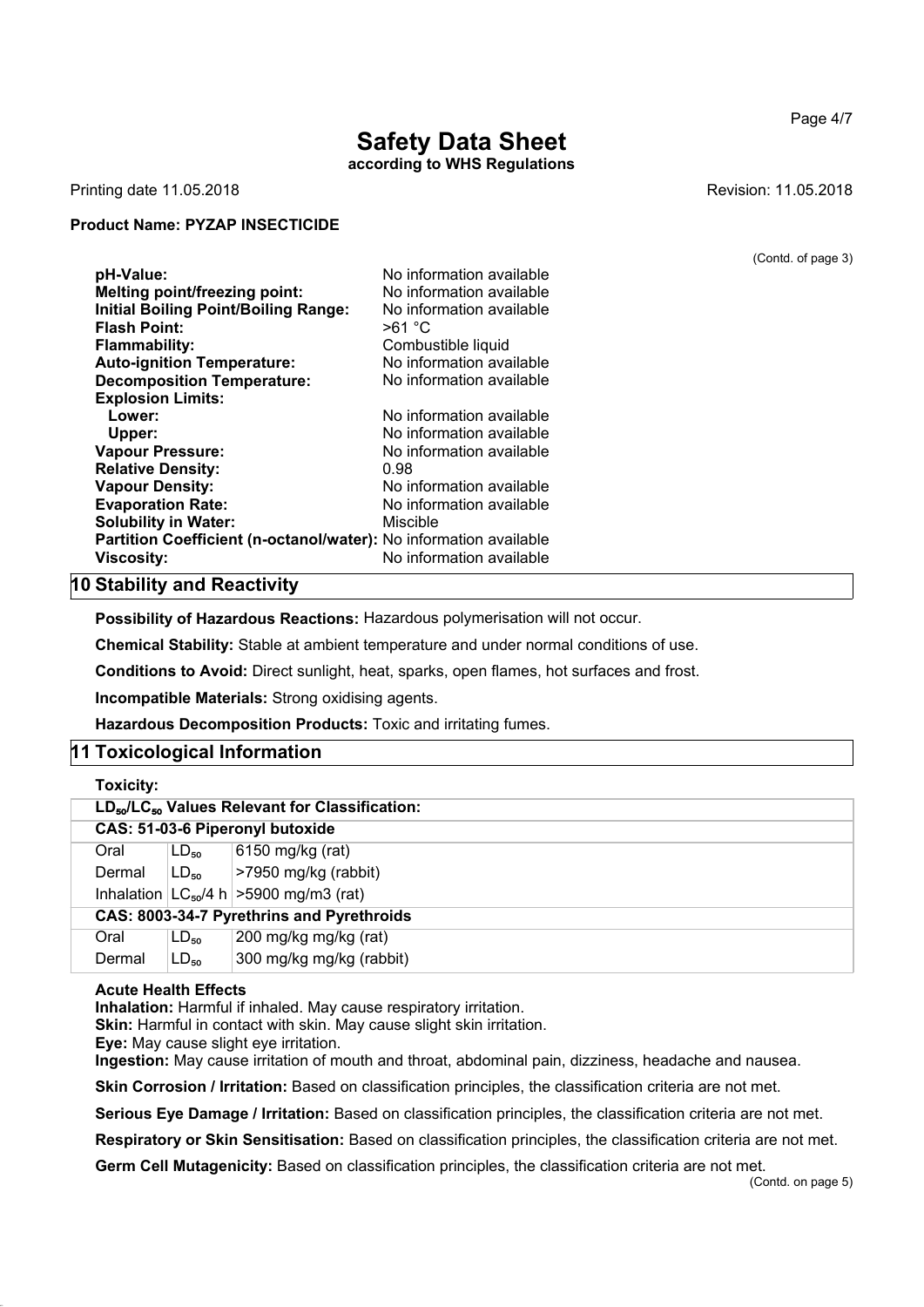**according to WHS Regulations**

Printing date 11.05.2018 **Revision: 11.05.2018** Revision: 11.05.2018

### **Product Name: PYZAP INSECTICIDE**

**Carcinogenicity:**

Piperonyl butoxide is classified by IARC as a Group 3 - Not classifiable as to its carcinogenicity to humans.

**Reproductive Toxicity:** Based on classification principles, the classification criteria are not met.

# **Specific Target Organ Toxicity (STOT) - Single Exposure:**

Based on classification principles, the classification criteria are not met.

# **Specific Target Organ Toxicity (STOT) - Repeated Exposure:**

Based on classification principles, the classification criteria are not met.

**Aspiration Hazard:** Based on classification principles, the classification criteria are not met.

**Chronic Health Effects:** No information available

#### **Existing Conditions Aggravated by Exposure:** No information available

#### **Additional toxicological information:**

The Australian Acceptable Daily Intake (ADI) for piperonyl butoxide for a human is 0.1 mg/kg/day, set for the public for daily, lifetime exposure. This is based on the NOAEL of 16 mg/kg/day, the level determined to show no effects during long term exposure for the most sensitive indicators and the most sensitive species. The Australian ADI for pyrethrins (pyrethrum extracts) for a human is 0.04 mg/kg/day, set for the public for daily, lifetime exposure. This is based on the NOAEL of 4 mg/kg/day.

(Ref: Australian Pesticides and Veterinary Medicines Authority, 'Acceptable Daily Intakes for Agricultural and Veterinary Chemicals', 2018).

#### **12 Ecological Information**

**Ecotoxicity:** Toxic to bees.

#### **Aquatic toxicity:**

Toxic to aquatic life with long lasting effects.

# **CAS: 51-03-6 Piperonyl butoxide**

| $LD_{50}$ | >2,250 mg/kg (bobwhite quail)               |
|-----------|---------------------------------------------|
|           | $LC_{50}/96$ h $ 5.37$ ppm (bluegill)       |
|           | 6.12 ppm (rainbow trout)                    |
|           | $LC_{50}/48$ h 0.51 ppm (daphnia)           |
| $LC_{50}$ | >5,620 ppm (bobwhite quail) (5 day dietary) |
|           | >5,620 ppm (mallard) (5 day dietary)        |

**Persistence and Degradability:** No further relevant information available.

**Bioaccumulative Potential:** No further relevant information available.

#### **Mobility in Soil:**

Pyrethrins are relatively immobile in soil and have low persistence in the environment due to rapid breakdown in presence of sunlight, UV light and soil organisms.

**Other adverse effects:** No further relevant information available.

# **13 Disposal Considerations**

#### **Disposal Methods and Containers:**

Must not be disposed together with household garbage. Do not allow product to reach sewage system. Dispose according to applicable local and state government regulations.

#### **Special Precautions for Landfill or Incineration:**

Please consult your state Land Waste Management Authority for more information.

Page 5/7

(Contd. of page 4)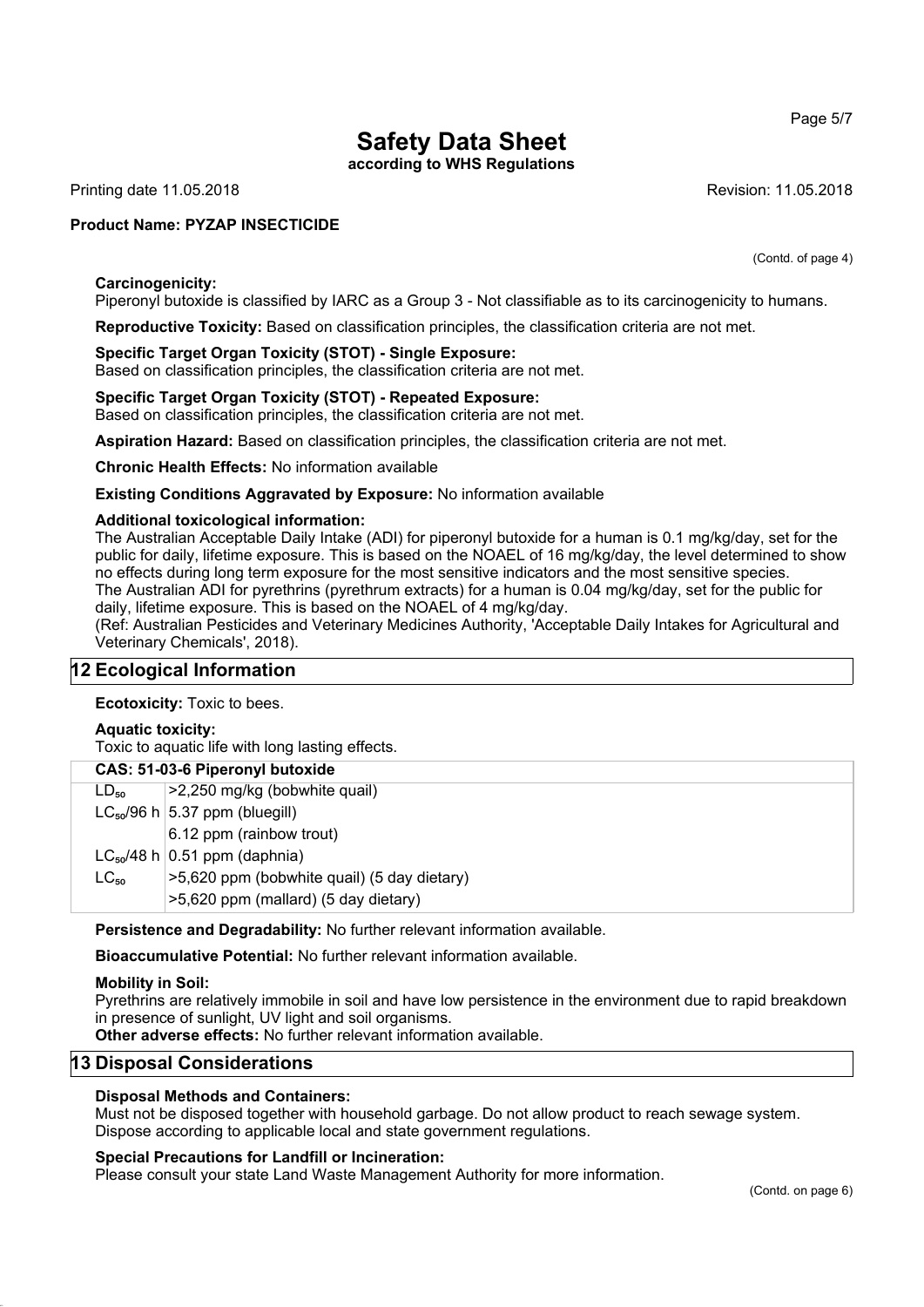**according to WHS Regulations**

Printing date 11.05.2018 **Printing date 11.05.2018** 

### **Product Name: PYZAP INSECTICIDE**

(Contd. of page 5)

# **14 Transport Information UN Number ADG, IMDG, IATA** UN3082 **Proper Shipping Name ENVIRONMENTALLY HAZARDOUS SUBSTANCE,** LIQUID, N.O.S. (piperonyl butoxide, pyrethrins and pyrethroids) **Dangerous Goods Class** ADG Class: **ADG Class:** 9 Miscellaneous dangerous substances and articles. **Packing Group: ADG, IMDG, IATA** III **Marine pollutant:** Yes **EMS Number:** F-A,S-F **Hazchem Code:** •3Z **Special Provisions:** 274, 331, 335, 375, AU01 **Limited Quantities:** 5L Packagings & IBCs - Packing Instruction: P001, IBC03, LP01 **Packagings & IBCs - Special Packing Provisions:** PP1 **Portable Tanks & Bulk Containers - Instructions:** T4 **Portable Tanks & Bulk Containers - Special Provisions:** TP1, TP29 **15 Regulatory Information**

**Australian Inventory of Chemical Substances:** CAS: 51-03-6 Piperonyl butoxide CAS: 8003-34-7 Pyrethrins and Pyrethroids

**Standard for the Uniform Scheduling of Drugs and Poisons (SUSMP) - Poison Schedule:** Not Scheduled.

## **16 Other Information**

#### **Date of Preparation or Last Revision:** 11.05.2018

## **Prepared by: MSDS.COM.AU Pty Ltd Warehouse Communisty Communisty Communisty Prepared My MSDS.COM.AU Pty Ltd**

#### **Abbreviations and acronyms:**

ADG: Australian Dangerous Goods IMDG: International Maritime Code for Dangerous Goods IATA: International Air Transport Association GHS: Globally Harmonised System of Classification and Labelling of Chemicals CAS: Chemical Abstracts Service (division of the American Chemical Society) LC<sub>50</sub>: Lethal concentration, 50 percent LD<sub>50</sub>: Lethal dose, 50 percent IARC: International Agency for Research on Cancer STEL: Short Term Exposure Limit TWA: Time Weighted Average NES: National Exposure Standard (Safe Work Australia - Workplace Exposure Standards For Airborne Contaminants) Flammable Liquids 4: Flammable liquids – Category 4

Acute Toxicity (Oral) 3: Acute toxicity – Category 3

Page 6/7